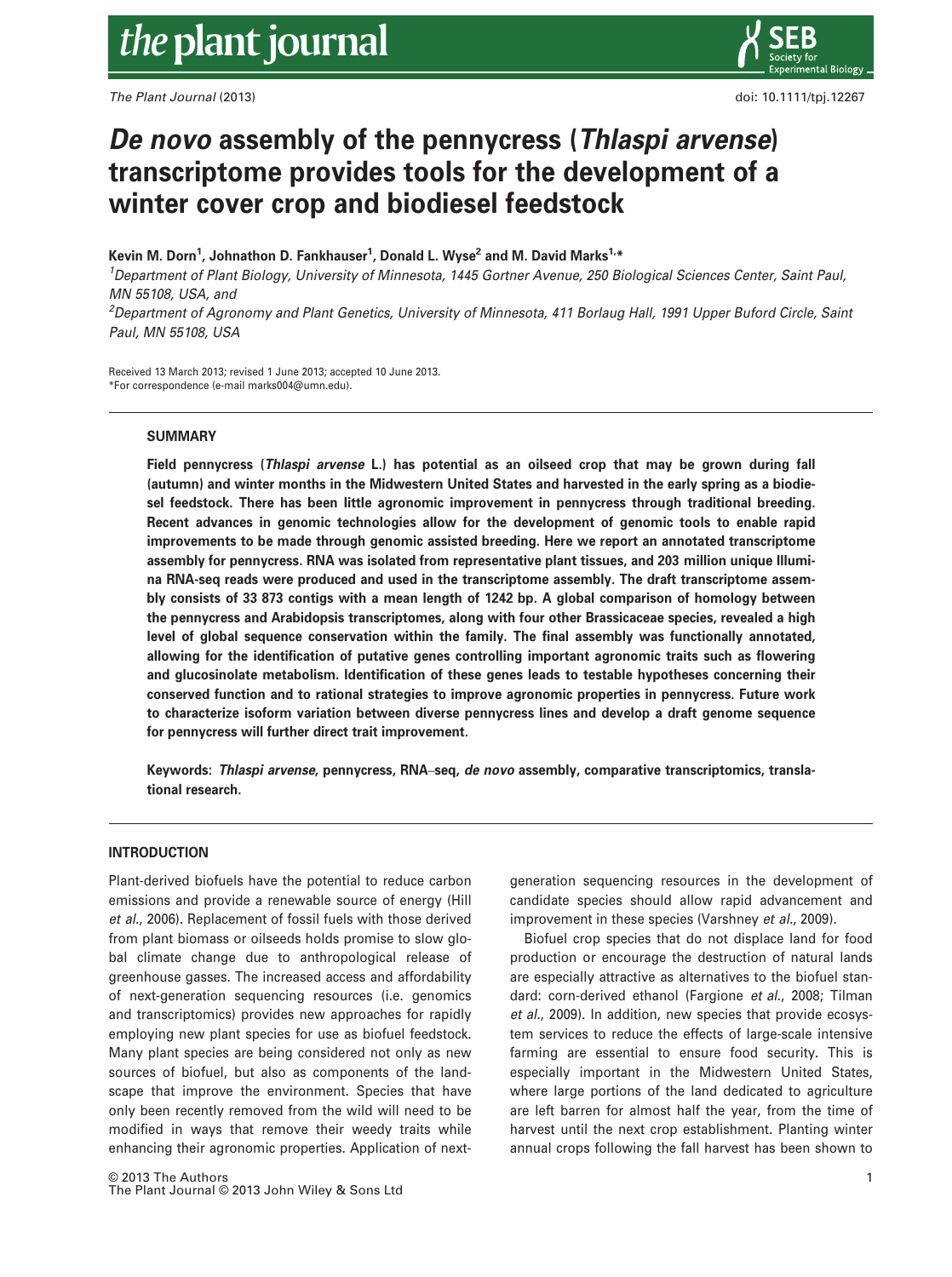alleviate soil degradation, topsoil loss through erosion and nutrient run-off, to help prevent water pollution by scavenging excess nitrogen from the soil, and to limit spring weed growth (Dabney et al., 2001; Snapp et al., 2005).

Pennycress is especially attractive because it provides a winter cover that uses excess nitrogen and slows soil erosion, provides a spring cover that suppresses weeds, and yields a harvestable oilseed. The combination of these traits makes pennycress one of the best candidate biofuel plant species. Pennycress may be harvested in the spring using conventional machinery, and yields up to 1345 kg seed/hectare (Best and Mcintyre, 1975; Mitich, 1996). Pennycress seeds are high in oils that can easily be converted into biodiesel (Moser et al., 2009a,b; Boateng et al., 2010; Isbell and Cermak, 2012; Hojilla-Evangelista et al., 2013). A recent study showed that pennycress may be planted as a winter cover crop after corn in the fall (autumn) and harvested in the spring without impeding subsequent soybean cultivation, or dramatically affecting soybean yield, protein content and oil quantity and quality (Phippen and Phippen, 2012). Thus, the use of pennycress does not require any new land or displace traditional food crops. A recent life cycle assessment indicated that pennycress-derived fuels could qualify as advanced biofuels under the US Environmental Protection Agency Renewable Fuels Standard (Fan et al., 2013).

While the inherent agronomic properties of pennycress are already good, efforts are required to maximize oilseed yield, content and composition while reducing seed dormancy and glucosinolate content. Previous studies compared various genetic aspects of pennycress with those of its close relative Thlaspi caerulescens, which hyper-accumulates zinc and cadmium (Hammond et al., 2006; Milner and Kochian, 2008). Analysis of over 600 pennycress ESTs revealed a close relationship between pennycress and Arabidopsis (Sharma et al., 2007). The limited genetic divergence between Arabidopsis and its wild relatives, such as pennycress, facilitates translation of basic knowledge gleaned from years of Arabidopsis research.

Here we report the sequencing, de novo assembly and annotation of the transcriptome of several pennycress tissues, including roots, leaves, shoots, flowers and seed pods. The draft transcriptome consists of 33 873 transcripts. Comparative analyzes versus other Brassicaceae species showed a high degree of conservation, which serves as a validation of the assembly. Comparative analysis versus Arabidopsis thaliana allowed us to identify many pennycress orthologs that are probably responsible for controlling flowering time and glucosinolate metabolism. This pennycress dataset, together with further development of genomic tools and germplasm resources will provide unprecedented tools for starting a breeding program.

# RESULTS

#### Generation of RNA-seq reads and de novo assembly

RNA was isolated from five pennycress tissue types and sequenced on a single land of the Illumina HiSeq 2000 platform (100 bp paired-end), yielding 374 725 460 reads with a mean quality score >Q30 (see Experimental Procedures). After removing duplicate reads, trimming adaptors, and filtering for low quality sequences, a total of 203 003 444 unique, clean reads were obtained, with a mean length of 87.6 bp. The full, unfiltered short-read dataset was deposited in the National Center for Biotechnology Information (NCBI) Short Read Archive under accession number SRR802670.

The filtered reads were *de novo* assembled using the CLC Genomics Workbench software package. The effect of varying de novo assembly parameters was examined by performing 41 separate assemblies. Word size (k-mer), match length (the percentage length of a read required to match the initial contig build), and the match percentage (the percentage sequence identity required to match a read to the initial contig build) were varied, and the effect on various assembly statistics was examined. Regardless of match length and percentage, assemblies with smaller word sizes had smaller mean contig lengths. Assemblies with smaller word sizes also assembled a few contigs that were significantly larger (16–18 kb) compared to assemblies with word sizes ≥52 (15 kb). These large contigs are probably mis-assembled because each contained sequences similar to multiple Arabidopsis genes. The assemblies created with 95% match length and 95% match percentage parameters were chosen for further comparison of how word size affected the relative assembly quality. Increasing the word size caused the percentage of reads used in the final assembly and the mean contig length to increase, while decreasing the number of contigs assembled. The assemblies with larger word sizes also had a higher percentage of contigs that had at least 1 BLASTX hit to at least one Arabidopsis peptide. The statistics regarding the assembly optimization and BLAST results for the assembly with word size 64, 95% match length and 95% match percentage are shown in Table S1.

The assembly with a word size of 64, 95% match length, and 95% match percentage was chosen for further analysis and annotation due to the high quality of assembly statistics and high proportion of assembled transcripts with significant matches to Arabidopsis genes compared to the other assemblies. A summary of sequencing reads and assembly statistics is shown in Table 1. A total of 33 874 contigs were assembled using these parameters. This includes a spiked phiX174 genome sequence that serves as a sequencing control, which was subsequently removed from the final assembly and total assembly length. The mean contig length was 1242 bp, with minimum and maxi-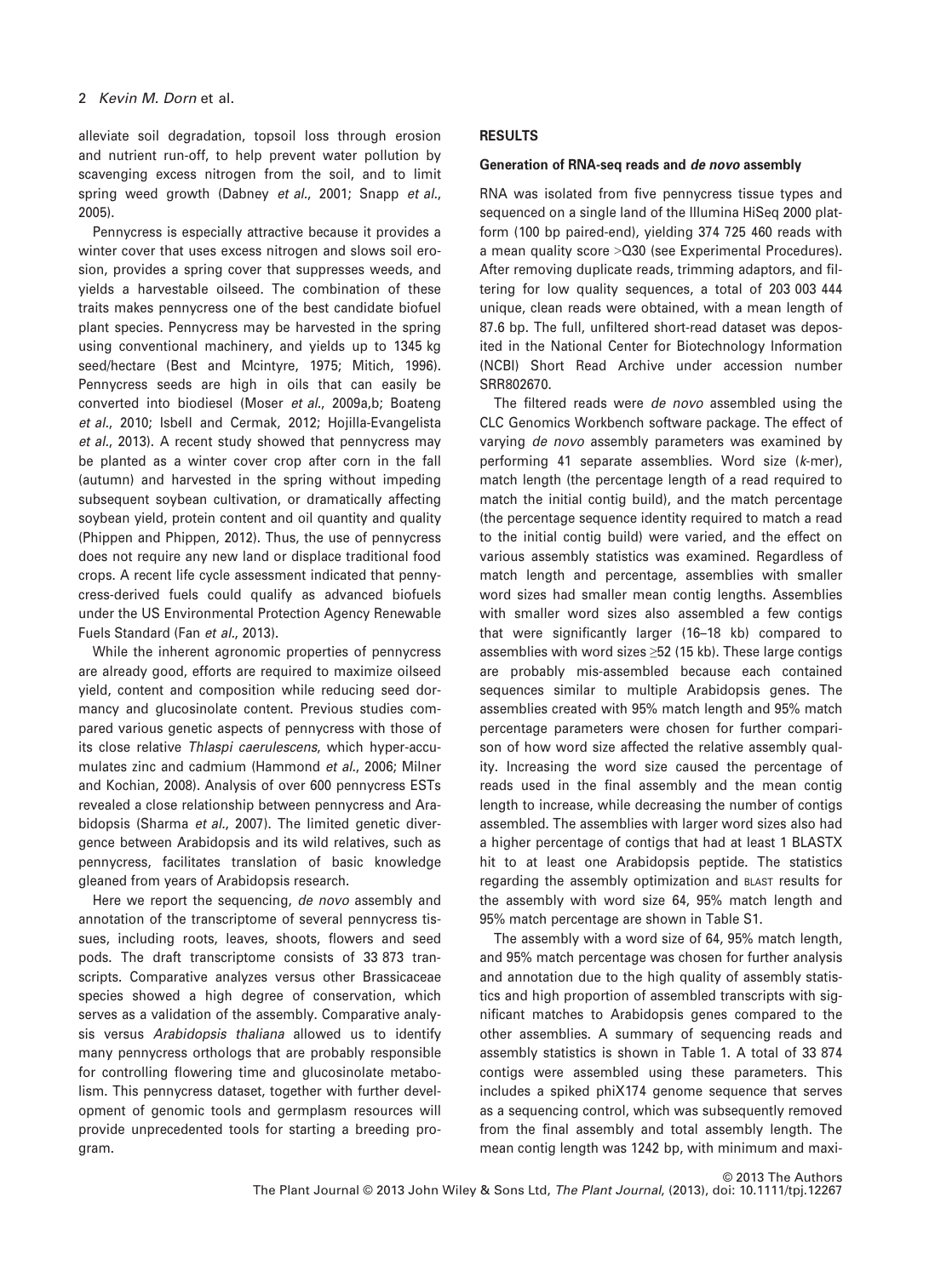Table 1 Illumina RNA-seq reads and de novo assembly statistics

| Parameter                                 | Value          |
|-------------------------------------------|----------------|
| Number of raw unfiltered reads            | 374 725 460    |
| Total length of reads pre-filtering (bp)  | 37 472 546 000 |
| Total length of reads post-filtering (bp) | 17 799 652 172 |
| Number of trimmed unique reads            | 203 003 444    |
| Number of contigs                         | 33 873         |
| Mean contig length (bp)                   | 1242           |
| Minimum/maximum contig length (bp)        | 215/15 516     |
| $N50$ (bp)                                | 1729           |
| Total assembly length (bp)                | 42 069 800     |

A pooled RNA sample consisting of representative plant tissues was sequenced using the Illumina HiSeq 2000 platform  $(2 \times 100$  bp). Duplicate reads were removed first, then filtered for quality score, trimmed, and assembled into contigs using the de novo assembly tool in CLC Genomics Workbench.

mum contig lengths of 215 and 15 516 bp, respectively. The size distribution of contig lengths is shown in Figure 1(a). The N50 was 1729 bp, meaning all contigs this size or larger encompassed 50% of the total 42 069 800 bp assembly length. This Transcriptome Shotgun Assembly project has been deposited at DDBJ/EMBL/GenBank under the accession GAKE00000000. The version described in this paper is the first version, GAKE01000000. Approximately 1.5% of the contigs were excluded from the archives due to the number of ambiguous nucleotides in those sequences. The complete, annotated FASTA file is available at http://www.cbs.umn.edu/lab/marks/pennycress/ transcriptome.

## Annotation and functional characterization of pennycress transcripts

The pennycress transcriptome sequences were annotated using Blast2GO Pro (Conesa et al., 2005). The database

used in this analysis only contains well-characterized sequences and does not include sequences from resources such as newly assembled draft genomes. The taxonomic distribution from this analysis was examined (Figure 1b). Over 20 000 transcripts had top hits to an Arabidopsis species, including 11 936 transcripts with a top hit to A. thaliana, and 11 364 transcripts with a top hit to Arabidopsis lyrata. Almost 75% of the pennycress transcripts had top BLAST hits within the Brassicaceae family. Species of the sister genus, Brassica, had a large proportion of these top hits: Brassica rapa (283), Brassica napus (233) and Brassica oleraceae (164). Top matches to plant sequences outside the Brassicaceae were found for 713 transcripts. Overall, approximately 23% of the transcripts had top BLAST hits to either non-plant sequences or lacked significant similarity to any sequence in the public database (Figure 1b). The complete dataset from the final assembly including annotations and associated GO terms from this analysis is provided in Table S2.

Annotations and associated cellular component, molecular function and biological process gene ontology (GO) terms were produced for each pennycress transcript. A total of 27 456 transcripts had a significant hit in the public databases (BLAST E-value  $\ll$  0.01), and 26 797 transcripts received at least one GO annotation. The most highly represented biological process GO terms were oxidation/reduction processes (1403 transcripts) and DNAdependent regulation of transcription (1255 transcripts). GO terms associated with response to cold (727 transcripts), the vegetative to reproductive phase transition of the meristem (462 transcripts) and the regulation of flower development (411) were also highly represented. The 50 most highly represented GO terms are shown in Figure S1.



Figure 1. Contig length distribution and taxonomic distribution of top annotation hits.

(a) Histogram of the length distribution of assembled contigs.

(b) Taxonomic distribution of the top BLAST hits for each transcript in the de novo transcriptome assembly from Blast2GO. Only taxonomic data for the top BLAST result of each transcript are shown.

#### © 2013 The Authors The Plant Journal © 2013 John Wiley & Sons Ltd, The Plant Journal, (2013), doi: 10.1111/tpj.12267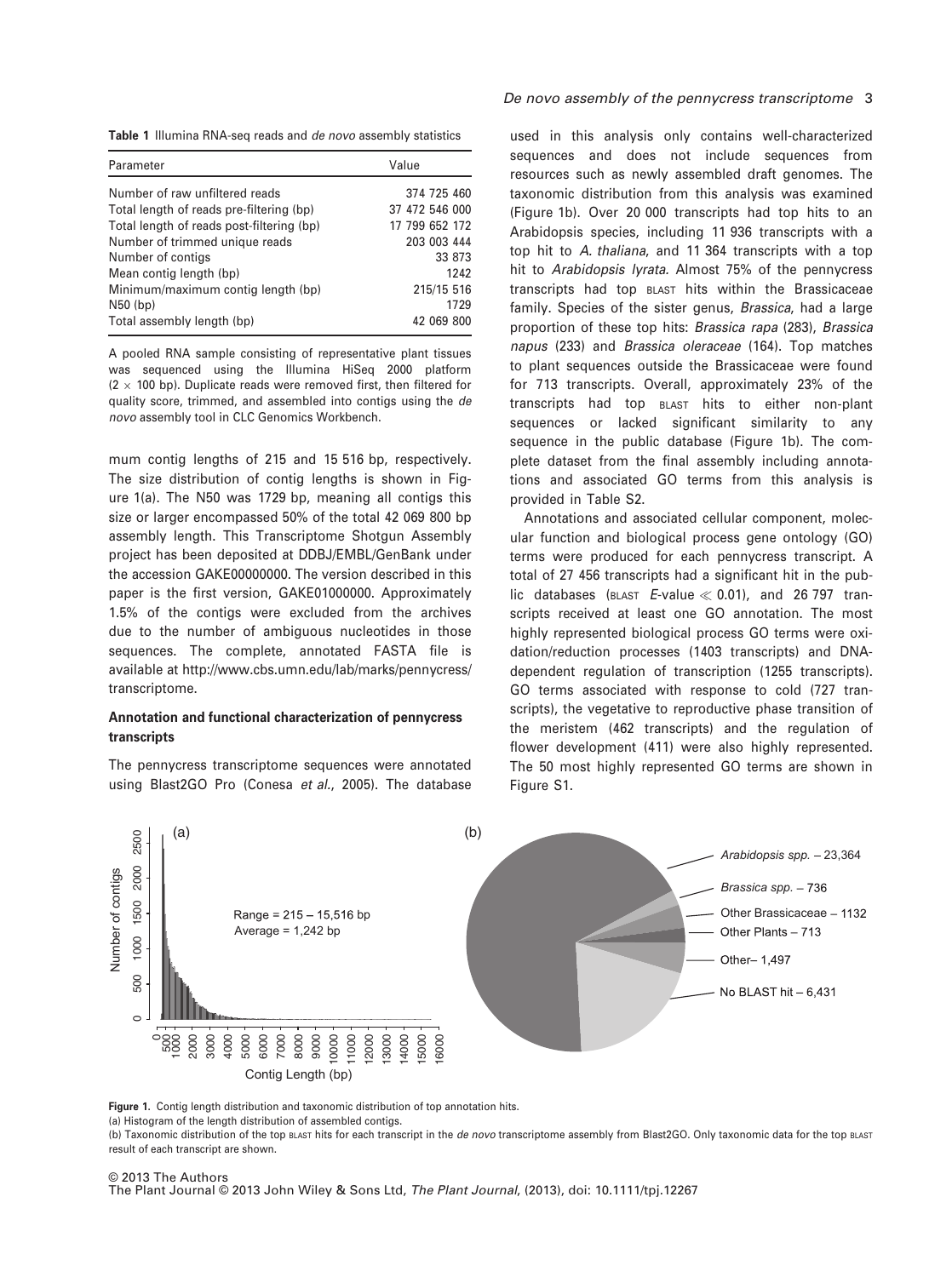# Comparative transcriptomics of pennycress versus other Brassicaceae species

Previous molecular analyzes of the Brassicaceae have divided the family into three basic lineages, recently reviewed by Franzke et al. (2011). Thlaspi arvense is a member of expanded lineage 2, and is more closely related to Thellungiella halophila and other Eutrema/Thellungiella species than the *Brassica* species in lineage 2 (Figure 2a). Arabidopsis thaliana, A. lyrata and Capsella rubella are

members of lineage 1. To explore the relationship between pennycress and other Brassicaceae at the transcriptome level, we compared the assembled translated pennycress transcriptome to a peptide database derived from the sequenced genomes of A. thaliana, A. lyrata, C. rubella, B. rapa and T. halophila. A BLASTx comparison of the pennycress transcriptome with this peptide database showed that 16 298 of the 33 873 pennycress contigs had significant ( $e \le 0.05$ ) top hits to T. halophila (Figure 2b). B. rapa had the next highest number of top hits (4972), with the



Figure 2. Comparative transcriptomics of pennycress versus five Brassicaceae species.

(a) Representation of the Brassicaceae phylogeny, adapted from Beilstein et al. (2010) and Franzke et al. (2011).

(b) BLASTx comparison of the pennycress transcriptome assembly versus A. thaliana, Arabidopsis lyrata, Brassica rapa, Capsella rubella and Thellungiella halophila. The top BLAST hit ( $e \le 0.05$ ) for each pennycress transcript versus the five species is shown. Contigs without significant hits were then compared to the NCBI peptide non-redundant database.

(c) Five pairwise tBLASTn comparisons of Brassicaceae species to the pennycress transcriptome assembly. Sequences with significant homology (e ≤ 0.05 and positive match percentage  $\geq$  70%) shared between the five Brassicaceae species and pennycress (Thlaspi arvense) are shown in the inner circle.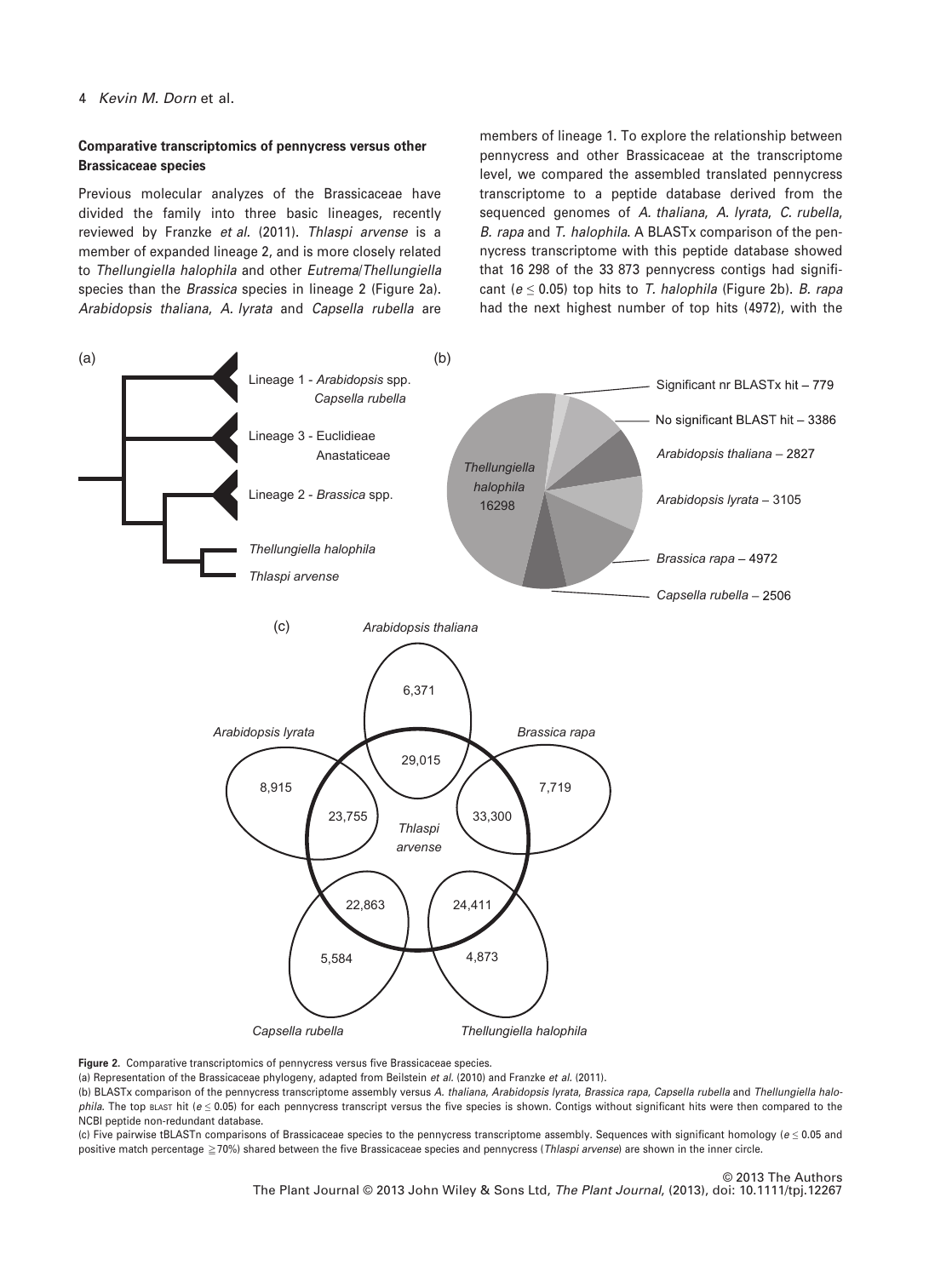lineage 1 species having approximately 3000 top hits each. A BLASTx comparison of the remaining sequences without significant hits to one of the five Brassicaceae species revealed that 3386 sequences had no significant hit in the NCBI non-redundant peptide database. This BLAST search returned 779 pennycress contigs with significant hits in the non-redundant peptide database, including 424 fungi. Many of these fungal hits (273) were to fungal plant pathogens, including Fusarium, Pyrenophora, Phaeosphaeria, Leptosphaeria and Bipolaris species (Table S3). These fungal transcripts were left in the assembly as the association between pennycress and these fungi may be informative in future analyzes.

To examine the degree of conservation between pennycress and other sequenced Brassicaceae species, five pairwise tBLASTn comparisons were performed between pennycress and each of the five Brassicaceae species (Figure 2c). Thellungiella halophila had the highest number of sequences with significant hits to the pennycress database  $(e \le 0.05$  and  $\ge 70\%$  positive match percentage), together with the greatest proportion of peptides with significant matches (24 411/29 284). All five species had at least 72% of their proteins significantly represented in the pennycress database. All five Brassicaceae genomes share 14 677 of the pennycress transcripts ( $e \le 0.05$  and  $\ge 70\%$ positive match percentage). An additional 4547 sequences were shared between pennycress and at least one of the other Brassicaceae species. The tBLASTn results from this analysis are provided in Table S4. A global view of the top pennycress transcripts and the similarity to each A. thaliana peptide (primary transcripts only) is shown in Figure S2. Of the 27 416 Arabidopsis loci, 14 186 had transcripts with >70% similarity and >70% coverage in the pennycress transcriptome.

To more closely examine the level of global sequence conservation between pennycress and A. thaliana, we further examined a BLASTx comparison of the pennycress transcriptome assembly to the Arabidopsis TAIR10 peptide database (primary transcripts only). The relative homology of each predicted peptide to the most similar Arabidopsis protein was measured by the percentage of positive sequence similarity (Figure 3a) and percentage coverage (Figure 3b). A smooth scatter plot representing the percentage similarity and percentage coverage for each pennycress sequence compared to the closest Arabidopsis peptide sequence is shown in Figure 3(c). A large proportion (>85%) of transcripts show at least 70% similarity to an Arabidopsis protein. A total of 16 556 pennycress predicted peptides had at least one match to an Arabidopsis gene with >70% similarity/>70% coverage (Figure 3c, boxes), of which 4846 pennycress transcripts showed ≥95% similarity and coverage, 9685 transcripts showed between 80 and 95% similarity and coverage, and 2025 transcripts showed between 70 and 80% similarity and coverage. A total of 17 317 transcripts showed <70% similarity and coverage, and 4783 transcripts lacked a significant BLASTx hit ( $e \leq 0.05$ ) to an Arabidopsis peptide.

## Identification of candidate pennycress genes controlling flowering time and glucosinolate levels

The close evolutionary relationship between pennycress and Arabidopsis enabled identification of potential pennycress orthologs responsible for controlling important agronomic traits such as time to flower and glucosinolate metabolism. For each pennycress transcript, the top 20 BLASTx hit against the Arabidopsis peptide database was mined for hits to Arabidopsis genes known to control these traits. For these transcripts, the longest theoretical translation was obtained to explore protein sequence conservation. The nucleotide sequences and predicted peptides for each sequence, along with the amino acid alignment to their respective Arabidopsis homolog, are shown in Data S1.

To investigate the conservation of the flowering time pathway in pennycress, we attempted to reconstruct the flowering pathway in Arabidopsis using predicted peptides from the transcriptome assembly (Jung and Müller, 2009). Full-length predicted peptides (methionine to stop codon) with high homology to their respective Arabidopsis peptides were obtained for VERNALIZATION1 (At3G18990), VERNALIZATION2 (At4G16845), VERNALIZATION INSENSI-TIVE 3 (At5G57380), LIKE HETEROCHROMATIN PROTEIN 1 (At5G17690), FLOWERING LOCUS C (At5G10140), SHORT VEGETATIVE PHASE (At2G22540), TWIN SISTER OF FT (At4G20370), AGAMOUS-LIKE 19 (At4G22950), SUPPRES-SOR OF OVEREXPRESSION OF CO 1 (At2G45660), FLOWER-ING LOCUS T (At1G65480), LATE ELONGATED HYPOCOTYL (At1G01060), TIMING OF CAB EXPRESSION 1 (At5G61380), PSEUDO-RESPONSE REGULATOR 7 (At5G02810), PSEUDO-RESPONSE REGULATOR 9 (At2G46790), FLAVIN-BINDING KELCH REPEAT F BOX 1 (At1G68050), and GIGANTEA (At1G22770). Partial or incomplete matches were found for MULTICOPY SUPRESSOR OF IRA1 (At5G58230), ATBZIP14/ FD (At4G35900), TERMINAL FLOWER 1 (At5G03840), APE-TALA1 (At1G69120), FRUITFULL (At5G60910), CIRCADIAN CLOCK ASSOCIATED 1 (At2G46830), and CONSTANS (At5G15840). None of the pennycress transcripts had a top hit to the Arabidopsis FRIGIDA (FRI) locus (At4G00650); however, we found a 613 amino acid predicted peptide similar to *B. napus* FRI.a (GenBank accession number AFA43306.1), which was previously shown to be a major determinant of flowering in rapeseed (Wang et al., 2011a). No pennycress ortholog for LEAFY (At5G61850) was found in the final assembly. However, truncated transcripts similar to the Arabidopsis LEAFY sequence were detected in the assemblies created using word sizes of 24, 30 and 46 (95% match length and percentage). Putative orthologs of the FRIGIDA protein complex were also found (Choi et al.,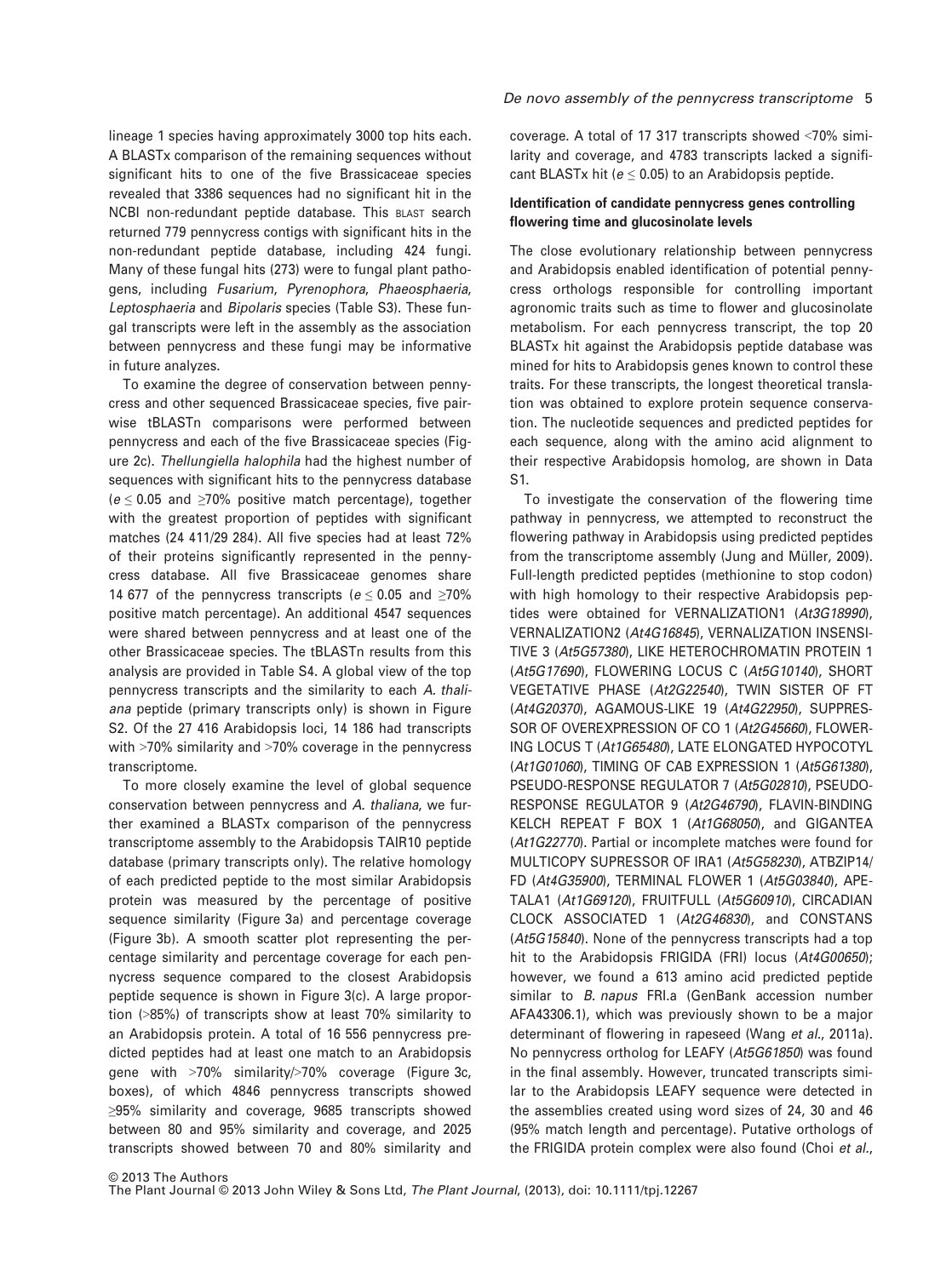

Figure 3. Similarity and coverage of pennycress transcripts versus Arabidopsis genes.

(a) Histogram showing frequency versus percentage similarity (positive amino acid identity) of pennycress contigs versus an Arabidopsis peptide.

(b) Histogram showing frequency versus percentage coverage (longest positive hit/peptide length) of pennycress contigs versus an Arabidopsis peptide. Most assembled pennycress transcripts have high coverage which greatly skews the histogram to the right.

(c) Smoothed color density representation of the percentage similarity (x axis) of each pennycress transcript plotted against the percent coverage of the Arabidopsis protein similarity (y axis). The plot was produced using the 'smoothScatter' function in <sup>R</sup> (R Development Core Team, 2008), which produces a smoothed density representation of the scatterplot using a kernel density estimate (nbin = 100). Darker color indicates a higher density of transcripts in a given position, with the darkest 'bin' containing over 700 transcripts. Boxes encompassing transcripts encoding peptides with 70, 80 and 95% sequence similarity and coverage are shown in the upper right corner. Raw similarity and coverage data are provided in Table S2.

2011). Full-length predicted peptides with high sequence similarity were found for EARLY FLOWERING IN SHORT DAYS (At1G77300), SUPPRESSOR OF FRIGIDA4 (At1G30970), FLC EXPRESSOR (At2G30120), FRIGIDA-ESSENTIAL 1 (At2G33835), FRIGIDA LIKE 1 (At5G16320), and HOMOLOG OF YEAST YAF9 A (At5G45600). No unique matches were found for TBP-ASSOCIATED FACTOR 14 (At2G18000). A reconstruction of the flowering time pathway using pennycress transcripts is shown in Figure S3.

Through comparative transcriptomics, we have identified potential orthologs of both myrosinases and specifier proteins responsible for controlling the breakdown of glucosinolates in pennycress. We performed a BLASTX comparison of the pennycress transcriptome assembly against the Arabidopsis proteome for the main myrosinases TGG1-6 (THIOGLUCOSIDE GLUCOHYDROLASE 1-6) and PEN2 (PENETRATION 2), and specifier proteins ESP (EPITHIOSPECIFIER PROTEIN) and NSP1-5 (NITRILE SPECI-FIER PROTEIN 1-5) that are responsible for glucosinolate

breakdown in Arabidopsis. An Arabidopsis TGG1 ortholog was found whose longest ORF produced a predicted peptide with high sequence conservation compared to Arabidopsis. The top BLASTp hit against the non-redundant protein database was a Eutrema wasabi myrosinase (Gen-Bank accession number BAE16356). The predicted peptide from another pennycress transcript was found to be highly similar to Arabidopsis TGG4. This predicted peptide had a top BLASTp hit to a myrosinase from Amoracia rusticana (horseradish) (GenBank accession number AEZ01595.1). An ortholog for the Arabidopsis atypical myrosinase PEN2 was also found. The pennycress PEN2 predicted peptide has 95% sequence identity conservation to an unnamed protein product from T. halophila (GenBank accession number BAJ34425.1).

The conservation of specifier proteins was also examined. Three pennycress transcripts were found to have high homology to three Arabidopsis NSP genes. A full-length predicted peptide was similar to the AtNSP1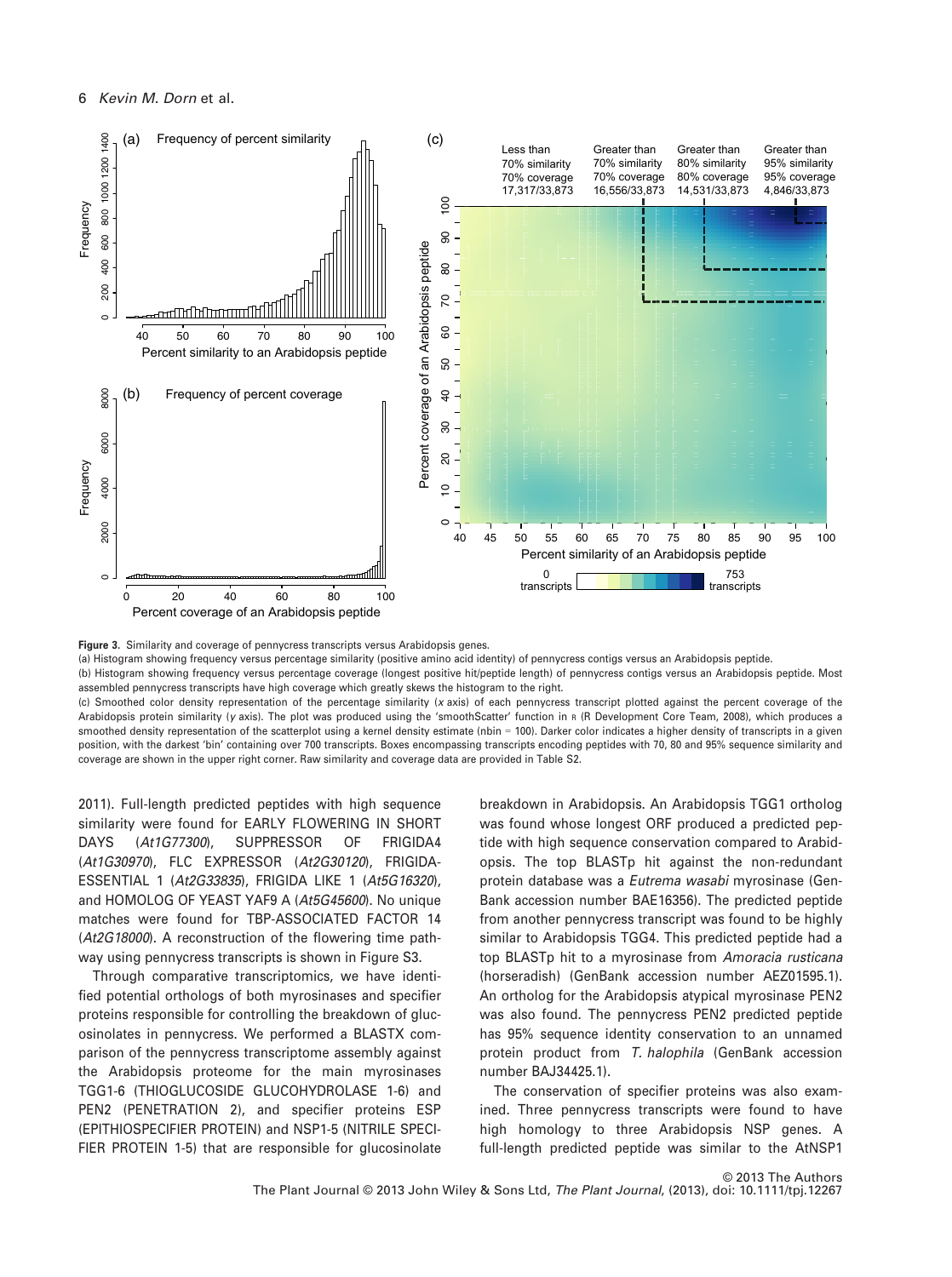peptide, but was most similar to the nitrile-specifier protein from another member of the Brassicaceae, Schouwia purpurea (GenBank accession number AFP47629.1). Another transcript was found that encoded a 1073 amino acid predicted peptide with high sequence similarity to the C-terminal Kelch domain-containing region of AtNSP4. The N-terminus of this peptide has high similarity to other AtNSPs. A third transcript was found to encode a predicted peptide with high similarity to AtNSP5. We also identified orthologs to the glucosinolate transporters GTR1 and GTR2 in the pennycress transcriptome. These predicted peptides have significant homology to the Arabidopsis GLUCOSINOLATE TRANSPORTER 1-2 peptides (GTR1, At3G47960; GTR2, At5G62680).

This comparison of assembly coverage is at least qualitatively indicative of expression level differences in the total RNA library. Although directly comparing the non-normalized statistic of mean coverage across transcripts for quantification is inappropriate, we observed many high-coverage transcripts related to glucosinolate metabolism. Interestingly, we observed that, among the 100 transcripts with the highest mean coverage, six were similar to  $\beta$ -glucosidase (two transcripts), myrosinases (three transcripts) and myrosinase-binding protein (one transcript). The remaining 94 transcripts in this group may be considered 'housekeeping' genes. Predictably, most of these transcripts are involved in photosynthetic processes. It remains unknown whether the high levels of glucosinolates and glucosinolate by-products in pennycress are simply due to high expression of these myrosinates and/or specifier proteins, unique activity, unique hormonal regulation of activity or expression, or some combination of these.

#### **DISCUSSION**

# Comparative transcriptomics of pennycress and Arabidopsis

We have sequenced, assembled and annotated the pennycress transcriptome. The draft transcriptome consists of 33 873 unique sequences, of which 27 442 were annotated using the Blast2GO pipeline. Of these transcripts, 35% were most similar to an A. thaliana gene, and 74% had top hits in the Brassicaceae, indicating a high level of sequence conservation across the family. BLAST comparisons between pennycress and five other sequenced Brassicaceae species showed that our pennycress transcriptome has good coverage of homologous sequences. These analyzes are consistent with previous phylogenetic findings indicating that pennycress is more closely related to T. halophila than to Brassica species (Franzke et al., 2011).

The total transcriptome assembly length was over 42 Mbp. The pennycress genome  $(2n = 14)$  is approxi-

#### De novo assembly of the pennycress transcriptome 7

mately 539 Mbp (Hume et al., 1995; Johnston, 2005). In comparison, the Arabidopsis genome  $(2n = 10)$  is estimated to be 125 Mbp (Kaul et al., 2000), with the latest genome annotation release (TAIR10) containing 33 602 genomic features, including 27 416 protein-coding genes. Brassica rapa has 41 174 protein-coding genes, with mean transcript/coding lengths of 2015/1172 bp (Wang et al., 2011b). The number of genes identified here in pennycress, together with the estimated genome size, matches similar observations on total gene number in the Arabidopsis and B. rapa genomes.

## Characterization of pennycress glucosinolate metabolism and translocation

Many plants in the order Brassicales produce high levels of glucosinolates and glucosinolate hydrolysis products, which are thought to provide a defensive function (Bones and Rossiter, 1996). Glucosinolates are one of the most highly characterized secondary metabolites in Arabidopsis (Wittstock and Burow, 2010). Myrosinases, also known as thioglucoside glucohydrolases, hydrolyze the glucosinolate, forming an intermediate aglycone. The aglycone is either spontaneously rearranged to form isothiocyanates, or converted to a simple nitrile, epithionitrile or thiocyanate by specifier proteins. The characteristic 'garlic-like' odor of pennycress has led researchers to investigate the levels of glucosinolates and glucosinolate by-products in pennycress (Warwick et al., 2002; Kuchernig et al., 2011). This has led to another common name for this species: 'stinkweed'. A single thiocyanate-forming protein has previously been identified and characterized in pennycress (Kuchernig et al., 2011). Pennycress seed has also been investigated for its biofumigant properties – probably due to the high levels of glucosinolates in the seeds (Vaughn et al., 2005). After oil is pressed from pennycress seed, the remaining press cake has high levels of protein (25%), which has the potential to serve as an animal feed supplement or for use in industrial products (Selling et al., 2013). However, the high levels of glucosinolates, which may be toxic to animals, prohibit such use (Best and Mcintyre, 1975; Warwick et al., 2002; Vaughn et al., 2005). Previous work in Arabidopsis identified key glucosinolate transporters that are responsible for translocating glucosinolates (Nour-Eldin et al., 2012). The Arabidopsis double mutant gtr1 gtr2 showed significantly reduced levels of glucosinolates in seed. We predict that loss-of-function mutations in the pennycress GTR-like genes identified here would cause a reduction in seed glucosinolate levels.

#### Genetics of flowering time in winter annual pennycress

The genetic mechanisms controlling the transition from vegetative to reproductive growth have been widely studied in Arabidopsis and other plant species (Simpson, 2002; Amasino, 2005; Kim et al., 2009). In many species adapted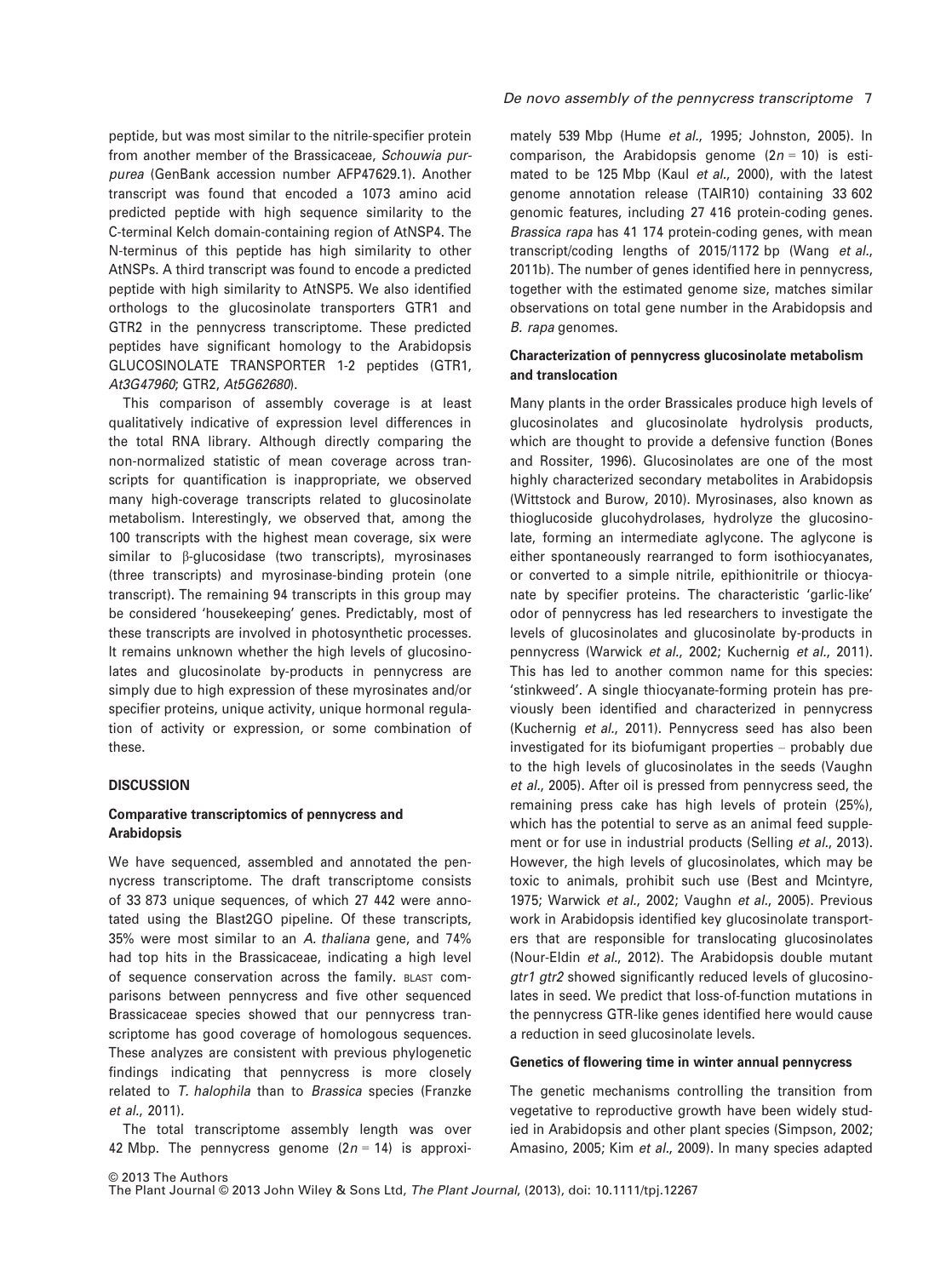to winter climates, a period of cold provided by overwintering is required to make plants competent to flower, a process that is known as vernalization. In many crucifer species, there is natural variation in populations adapted to different climates. Much of this variation is attributed to the complex interaction of FRIGIDA (FRI), the FRIGIDA protein complex and FLOWERING LOCUS C (FLC), which provide the main response to vernalization (Choi et al., 2011). The period of vernalization provided by winter epigenetically represses FLC expression (Sheldon et al., 2000; Michaels and Amasino, 2001). This removes the transcriptional repression by FLC on FLOWERING LOCUS T (FT), a main integrator of environmental cues promoting flowering. 'Fast-cycling' lines of Arabidopsis contain a lossof-function mutation in FRI (Johanson et al., 2000; Gazzani, 2003).

Variation of FRI and FLC orthologs in B. rapa (Schranz et al., 2002; Yuan et al., 2009), B. oleracea (Irwin et al., 2012) and *B. napus* (Tadege et al., 2001; Wang et al., 2011a) is associated with vernalization and flowering. Both 'early' and 'late' flowering lines of pennycress have been reported (Best and Mcintyre, 1976). Much like the fast cycling lines of Arabidopsis, the 'early' pennycress lines flower without a period of vernalization, exhibiting a spring annual habit. The late-flowering lines grow for a period of time in the fall (autumn) as a vegetative rosette, but do not flower until the spring. The genetic differences between winter and spring annual pennycress lines were determined to be caused by a single dominant allele (Mcintyre and Best, 1978). We predict that the natural variation between spring and winter lines is due to mutations in FRI or FLC-like genes. In order for pennycress to be easily used as a winter cover crop in various climates, precise control of spring flowering time is required. Perturbations of the flowering time pathway in cultivated species through breeding and genetic modification have served as an important tool for controlling flowering time (Jung and Müller, 2009). Our identification of likely orthologous genes responsible for controlling flowering time will be a useful tool for making rapid improvements in the pennycress germplasm.

#### Considerations regarding de novo transcriptome assembly

Varying de novo assembly parameters using short-read data has been shown to enable assembly of unique transcripts corresponding to real genes (Zhao et al., 2011). In this study, we chose a single assembly based on the high quality assembly statistics and the high number of transcripts with significant similarity to Arabidopsis peptides. The finding of a high number of potentially orthologous sequences in the pennycress and its relatives provides a validation of the pennycress assembly. However, different assembly programs and parameters affect the assembly of transcripts expressed at both high and low levels (Zhao et al., 2011; Gongora-Castillo and Buell, 2013). For example, de novo assemblies created with large word sizes poorly assemble lowly expressed genes (Gruenheit et al., 2012). Thus, it is not expected that any one assembly will truly represent the complete biological transcriptome. This was highlighted in the current analysis between pennycress and Arabidopsis. We predicted that a LEAFY-like ortholog should be represented in our RNA pools, but it was not found in the final assembly. Assemblies with smaller word sizes (24, 30, and 46) did assemble LEAFY-like transcripts (see transcript sequences in Data S1). These transcripts had low coverage  $(7\times$  mean) with few mapped reads. Combined with the high number of reads used to create our final assembly (over 200 million), this indicates that the pennycress LEAFY ortholog was expressed at low levels in our sample and is probably not included in the final assembly due to the larger word size. In our optimization, smaller word sizes also resulted in assembly of some obviously misassembled transcripts in which multiple transcripts from unlinked genes were joined together. These results further support the requirement for full characterization of the potential changes caused by various de novo assembly parameters.

#### Future perspectives

We have identified pennycress transcripts that are probably responsible for controlling key agronomic traits such as seed glucosinolate levels and flowering time, which are primary targets for future research in order to improve the pennycress germplasm. It should be straightforward to make improvements using reverse genetic approaches to identify inactive or altered alleles by using well-established TILLING protocols (McCallum et al., 2000; Kurowska et al., 2011). Our ongoing sequencing of the pennycress genome will enable rapid screening of TILLING populations through next-generation sequencing. In addition, the ability to make improvements using transgenic approaches to modify gene expression should soon be possible as we have found that pennycress is relatively easy to regenerate in vitro (Matthew Krause, Kevin M. Dorn, M. David Marks, unpublished observation). Pennycress has tremendous agronomic potential as a winter cover and new source of oilseeds. A recent report by the Massachusetts Institute of Technology Joint Program on Science and Policy of Global Change indicates that pennycress could be grown on over 40 million acres each year, yielding up to 6 billion gallons of oil that may be converted to biodiesel (Moser et al., 2009a; Winchester et al., 2013). This represents approximately 15% of the 40 billion gallons of diesel consumed annually in the USA. The recent advances in 'omics-based' technologies will allow for the use of the resources developed here to make rapid improvements to the pennycress germplasm.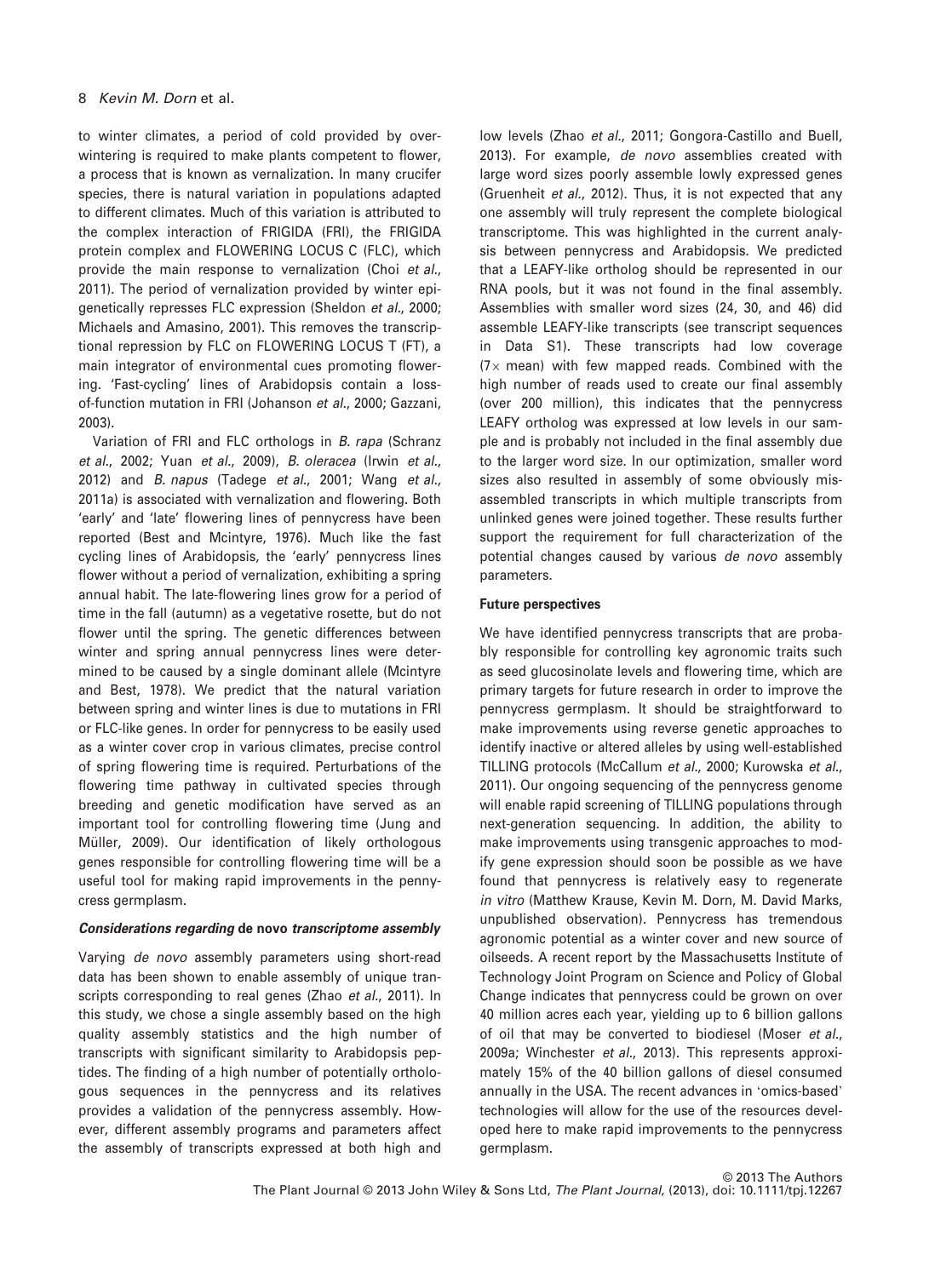#### EXPERIMENTAL PROCEDURES

#### Plant growth conditions and RNA extraction

Seed from a small natural population of T. arvense L. was collected near Coates, MN. Seeds were planted in moist Berger BM2 germination mix (Berger Inc., www.berger.ca), stratified for 7 days at 4°C, and then placed in a 21°C growth chamber. Individual seedlings were transferred to 4-inch pots after 2 weeks, and were grown under banks of AgroMax 6400K T5 fluorescent lights (HTGSupply, http://www.htgsupply.com) with a 16 h/8 h day/night cycle at 98 micromoles/m<sup>2</sup>/s PAR. To initiate flowering, 6-week-old plants with established rosettes were covered and transferred to a 4°C cold room for 14–29 days in the dark. After vernalization, plants were transfered back to the growth chamber and grown under 400 W metal halide bulbs (Philips, http://www.usa.lighting. philips.com) at 50 micromoles/m<sup>2</sup>/s PAR. Roots, hypocotyls, cotyledons and young leaves were obtained by planting sterilized seed on  $1\times$  Murashige and Skoog medium with 0.8% agar. Seed was stratified at 4°C for 3 days, and then grown for 7 days in constant light under T12 fluorescent bulbs (Philips) at 42 micromoles/m<sup>2</sup>/s PAR.

RNA was extracted from (i) roots from 12 seedlings grown on MS plates, (ii) hypocotyls, cotyledons, young meristems and first leaves from 12 seedlings grown on MS plates, (iii) four new leaves from each of two 120-day-old unvernalized plants, (iv) aerial leaves and stems from 128-day-old flowering plants, and (v) flowers and seed pods from 128-day-old flowering plants. RNA was purified using an RNeasy plant mini kit (Qiagen, http://www. qiagen.com) according to the manufacturer's instructions. Following the initial total RNA extraction, samples were treated with Ambion TURBO DNase (Life Technologies, http://www. lifetechnologies.com) according to the manufacturer's instructions, immediately followed by the RNA clean-up procedure from the Qiagen RNeasy kit.

#### High-throughput RNA sequencing and de novo assembly

A pooled sample containing equal amounts of purified total RNA from each of the five tissue samples was submitted to the University of Minnesota Biomedical Genomics Center for sequencing. RNA was subjected to quality control using the Invitrogen Ribo-Green RNA assay (Life Technologies), and RNA integrity was analyzed by capillary electrophoresis on an Agilent BioAnalyzer 2100 (Agilent Technologies, http://www.agilent.com). Polyadenylated RNA was selected using oligo(dT) purification and reverse-transcribed to cDNA. cDNA was fragmented, blunt-ended, and ligated to the Illumina TruSeq Adaptor Index 3 (Illumina Inc., http://www. illumina.com). The library was size-selected for an insert size of 200 bp, and quantified using the Invitrogen PicoGreen dsDNA assay (Life Technologies). The pooled RNA sample was sequenced using the Illumina HiSeq 2000 platform using 100 bp, paired-end reads, producing 374 million reads above Q30. Read pairs had a mean insert size of 200 bp. Duplicate reads were removed, and the first 10 nucleotides were trimmed from the 5′ end of each read using the tools in the CLC Genomics Workbench 5.5 (CLC Bio, http://www.clcbio.com). The additional trimming parameters were: removal of low-quality sequence limit  $= 0.05$ ; removal of ambiguous nucleotides, maximum two nucleotides allowed; removal of terminal nucleotides, 10 nucleotides from the 5' end; removal of Illumina TruSeq Indexed Adaptor 3 and Universal Adapter sequences.

Reads were de novo assembled into contigs using the CLC Genomics Workbench 5.5 de novo assembly tool. A series of inde-

pendent assemblies were performed to analyze the effects of varying the de novo assembly parameters. Assemblies were performed using varying word size (18, 24, 30, 36, 40, 46, 52, 58 and 64), and with length fractions (match length) of 0.7 and 0.95. An additional 23 assemblies were performed using values outside these parameters, with a total of 41 assemblies performed. The remaining assembly parameters were: auto bubble size, yes; minimum contig length, 300 bp; perform scaffolding, yes; mismatch cost, 3; insertion cost, 3; deletion cost, 3; update contigs, yes. Functional annotations and gene ontologies were assigned to each assembled contig from the final assembly using Blast2GO with the following parameters: BLASTx against the NCBI nonredundant protein database, BLAST E-value = 0.001, and reporting the top 20 hits. Comparative BLAST searches against Arabidopsis were performed using the CLC Genomics Workbench BLAST function, using sequences obtained from the TAIR10 release of the Arabidopsis transcriptome and proteome (www.arabidopsis.org) (Lamesch et al., 2012). Sequences for Arabidopsis lyrata (Hu et al., 2011), Capsella rubella (Slotte et al., 2013), B. rapa (Wang et al., 2011b) and T. halophila were obtained from Phytozome v9.1 (www.phytozome.net). Further statistical analysis and figures were prepared using <sup>R</sup> (R Development Core Team, 2008). The final assembly described here has been submitted to DDBJ/EMBL/ GenBank under the accession GAKE01000000. The complete, annotated FASTA file is available at http://www.cbs.umn.edu/lab/ marks/pennycress/transcriptome.

#### ACKNOWLEDGEMENTS

This work was supported by the University of Minnesota Institute on the Environment, the University of Minnesota College of Biological Sciences, the University of Minnesota College of Food, Agriculture and Natural Resource Sciences, the University of Minnesota Alexander and Lydia Anderson Fellowship, and royalties obtained by D.L.W. for intellectual property rights. The results reported here are based on work supported by the US National Science Foundation Graduate Research Fellowship under grant number 00006595 to K.M.D. and J.D.F. Any opinions, findings and conclusions or recommendations expressed in this material are those of the authors, and do not necessarily reflect the views of the US National Science Foundation.

## SUPPORTING INFORMATION

Additional Supporting Information may be found in the online version of this article.

Figure S1. Most highly represented GO terms in the pennycress transcriptome annotation.

Figure S2. Global comparison of the Arabidopsis and pennycress transcriptomes.

Figure S3. Reconstruction of the flowering time pathway in pennycress.

Table S1. Effects of de novo assembly parameters on assembly statistics.

Table S2. Transcript annotations, GO terms and top BLAST hits to Arabidopsis.

Table S3. BLASTx results of pennycress transcriptome against five Brassicaceae species,

Table S4. tBLASTn results of five global BLAST comparisons of five Brassicaceae species to the pennycress transcriptome assembly.

Data S1. Predicted peptide sequences for candidate orthologs involved in flowering and glucosinolate metabolism.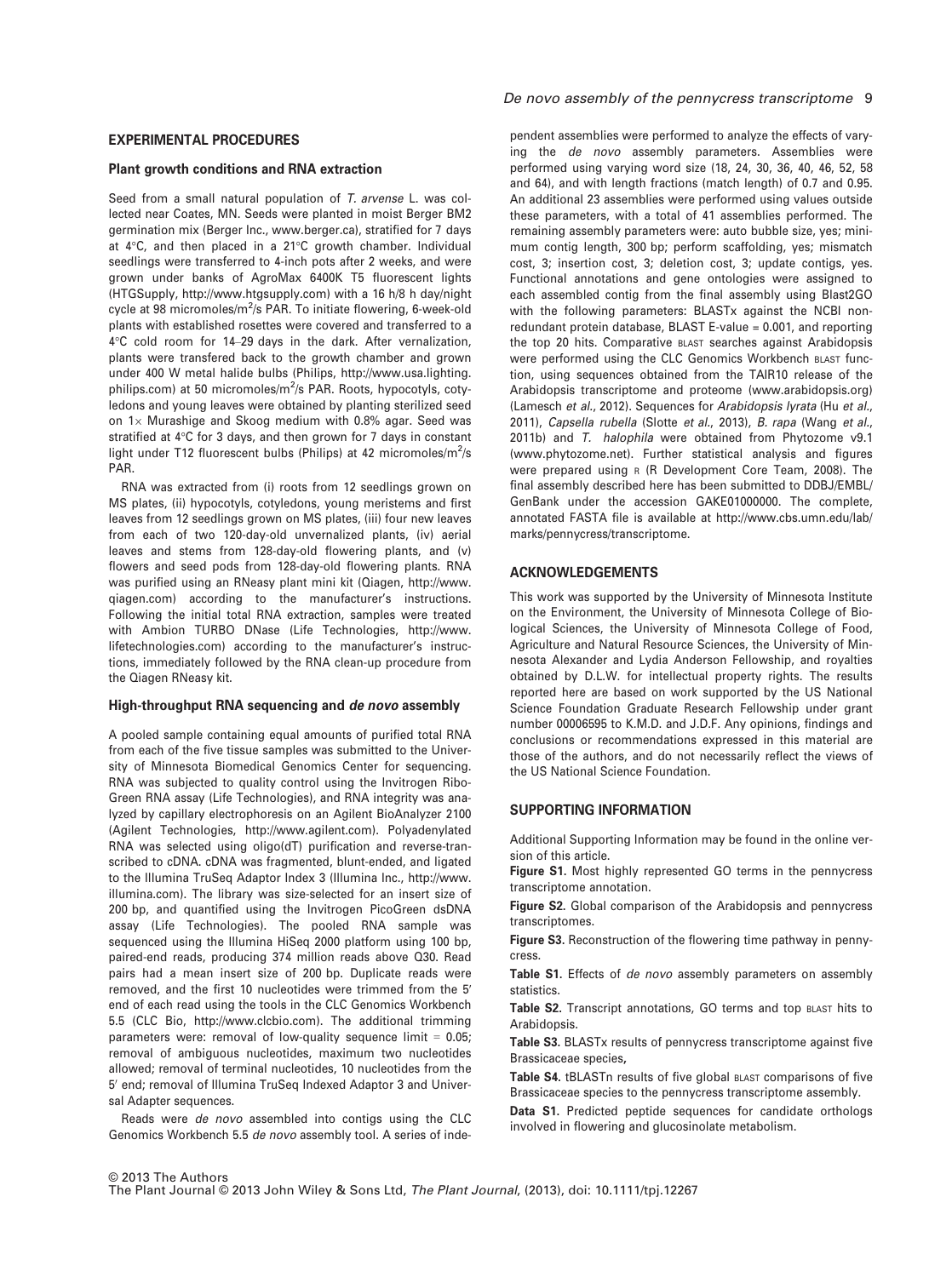#### 10 Kevin M. Dorn et al.

#### **REFERENCES**

- Amasino, R.M. (2005) Vernalization and flowering time. Curr. Opin. Biotechnol. 16, 154–158.
- Beilstein, M.A., Nagalingum, N.S., Clements, M.D. et al. (2010) Dated molecular phylogenies indicate a Miocene origin for Arabidopsis thaliana. Proc. Natl Acad. Sci. USA, 107, 18724–18728.
- Best, K.F. and Mcintyre, G.I. (1975) Biology of Canadian weeds, 9. Thlaspi arvense L. Can. J. Plant Sci. 55, 279–292.
- Best, K.F. and Mcintyre, G.I. (1976) Studies on flowering of Thlaspi arvense L. 3. Influence of vernalization under natural and controlled conditions. Bot. Gaz. 137, 121–127.
- Boateng, A.A., Mullen, C.A. and Goldberg, N.M. (2010) Producing stable pyrolysis liquids from the oil-seed presscakes of mustard family plants: pennycress (Thlaspi arvense L.) and camelina (Camelina sativa). Energy Fuels, 24, 6624–6632.
- Bones, A.M. and Rossiter, J.T. (1996) The myrosinase–glucosinolate system, its organisation and biochemistry. Physiol. Plant. 97, 194–208.
- Choi, K., Kim, J., Hwang, H.J. et al. (2011) The FRIGIDA complex activates transcription of FLC, a strong flowering repressor in Arabidopsis, by recruiting chromatin modification factors. Plant Cell, 23, 289–303.
- Conesa, A., Gotz, S., Garcia-Gomez, J.M. et al. (2005) Blast2GO: a universal tool for annotation, visualization and analysis in functional genomics research. Bioinformatics, 21, 3674–3676.
- Dabney, S.M., Delgado, J.A. and Reeves, D.W. (2001) Using winter cover crops to improve soil and water quality. Commun. Soil Sci. Plant Anal. 32, 1221–1250.
- Fan, J., Shonnard, D., Kalnes, T., Johnsen, P. and Rao, S. (2013) A life cycle assessment of pennycress (Thlaspi arvense L.)-derived jet fuel and diesel. Biomass Bioenergy, 55, 87–100.
- Fargione, J., Hill, J., Tilman, D. et al. (2008) Land clearing and the biofuel carbon debt. Science, 319, 1235–1238.
- Franzke, A., Lysak, M.A., Al-Shehbaz, I.A. et al. (2011) Cabbage family affairs: the evolutionary history of Brassicaceae. Trends Plant Sci. 16, 108-116.
- Gazzani, S. (2003) Analysis of the molecular basis of flowering time variation in Arabidopsis accessions. Plant Physiol. 132, 1107-1114.
- Gongora-Castillo, E. and Buell, C.R. (2013) Bioinformatics challenges in de novo transcriptome assembly using short read sequences in the absence of a reference genome sequence. Nat. Prod. Rep. 30, 490–500.
- Gruenheit, N., Deusch, O., Esser, C. et al. (2012) Cutoffs and k-mers: implications from a transcriptome study in allopolyploid plants. BMC Genomics, 13, 92.
- Hammond, J.P., Bowen, H.C., White, P.J. et al. (2006) A comparison of the Thlaspi caerulescens and Thlaspi arvense shoot transcriptomes. New Phytol. 170, 239–260.
- Hill, J., Nelson, E., Tilman, D. et al. (2006) Environmental, economic, and energetic costs and benefits of biodiesel and ethanol biofuels. Proc. Natl Acad. Sci. USA, 103, 11206–11210.
- Hojilla-Evangelista, M.P., Evangelista, R.L., Isbell, T.A. and Selling, G.W. (2013) Effects of cold-pressing and seed cooking on functional properties of protein in pennycress (Thlaspi arvense L.) seed and press cakes. Ind. Crops Prod. 45, 223–229.
- Hu, T.T., Pattyn, P., Bakker, E.G. et al. (2011) The Arabidopsis lyrata genome sequence and the basis of rapid genome size change. Nat. Genet. 43, 476–481.
- Hume, L., Devine, M.D. and Shirriff, S. (1995) The influence of temperature upon physiological processes in early-flowering and late-flowering strains of Thlaspi arvense L. Int. J. Plant Sci. 156, 445–449.
- Irwin, J.A., Lister, C., Soumpourou, E. et al. (2012) Functional alleles of the flowering time regulator FRIGIDA in the Brassica oleracea genome. BMC Plant Biol. 12, 21.
- Isbell, T.A. and Cermak, S.C. (2012) Extraction of pennycress (Thlaspi arvense L.) seed oil by full pressing. Ind. Crops Prod. 37, 76–81.
- Johanson, U., West, J., Lister, C. et al. (2000) Molecular analysis of FRIG-IDA, a major determinant of natural variation in Arabidopsis flowering time. Science, 290, 344–347.
- Johnston, J.S. (2005) Evolution of genome size in Brassicaceae. Ann. Bot. 95, 229–235.
- Jung, C. and Müller, A.E. (2009) Flowering time control and applications in plant breeding. Trends Plant Sci. 14, 563–573.
- Kaul, S., Koo, H.L., Jenkins, J. et al. (2000) Analysis of the genome sequence of the flowering plant Arabidopsis thaliana. Nature, 408, 796–815.
- Kim, D.-H., Doyle, M.R., Sung, S. et al. (2009) Vernalization: winter and the timing of flowering in plants. Annu. Rev. Cell Dev. Biol. 25, 277–299.
- Kuchernig, J.C., Backenkohler, A., Lubbecke, M. et al. (2011) A thiocyanate-forming protein generates multiple products upon allylglucosinolate breakdown in Thlaspi arvense. Phytochemistry, 72, 1699–1709.
- Kurowska, M., Daszkowska-Golec, A., Gruszka, D. et al. (2011) TILLING a shortcut in functional genomics. J. Appl. Genet. 52, 371-390.
- Lamesch, P., Berardini, T.Z., Li, D.H. et al. (2012) The Arabidopsis Information Resource (TAIR): improved gene annotation and new tools. Nucleic Acids Res. 40, D1202–D1210.
- McCallum, C.M., Comai, L., Greene, E.A. et al. (2000) Targeting induced local lesions in genomes (TILLING) for plant functional genomics. Plant Physiol. 123, 439–442.
- Mcintyre, G.I. and Best, K.F. (1978) Studies on flowering of Thlaspi arvense L. 4. Genetic and ecological differences between early-flowering and late-flowering strains. Bot. Gaz. 139, 190–195.
- Michaels, S.D. and Amasino, R.M. (2001) Loss of FLOWERING LOCUS C activity eliminates the late-flowering phenotype of FRIGIDA and autonomous pathway mutations but not responsiveness to vernalization. Plant Cell, 13, 935–941.
- Milner, M.J. and Kochian, L.V. (2008) Investigating heavy-metal hyperaccumulation using Thlaspi caerulescens as a model system. Ann. Bot. 102, 3–13.
- Mitich, L.W. (1996) Field pennycress (Thlaspi arvense L.) the stinkweed. Weed Technol. 10, 675–678.
- Moser, B.R., Knothe, G., Vaughn, S.F. et al. (2009a) Production and evaluation of biodiesel from field pennycress (Thlaspi arvense L.) oil. Energy Fuels, 23, 4149–4155.
- Moser, B.R., Shah, S.N., Winkler-Moser, J.K. et al. (2009b) Composition and physical properties of cress (Lepidium sativum L.) and field pennycress (Thlaspi arvense L.) oils. Ind. Crops Prod. 30, 199–205.
- Nour-Eldin, H.H., Andersen, T.G., Burow, M. et al. (2012) NRT/PTR transporters are essential for translocation of glucosinolate defence compounds to seeds. Nature, 488, 531–534.
- Phippen, W.B. and Phippen, M.E. (2012) Soybean seed yield and quality as a response to field pennycress residue. Crop Sci. 52, 2767–2773.
- R Development Core Team (2008) R: A Language and Environment for Statistical Computing. Vienna, Austria: R Foundation for Statistical Computing.
- Schranz, M.E., Quijada, P., Sung, S.B. et al. (2002) Characterization and effects of the replicated flowering time gene FLC in Brassica rapa. Genetics, 162, 1457–1468.
- Selling, G.W., Hojilla-Evangelista, M.P., Evangelista, R.L. et al. (2013) Extraction of proteins from pennycress seeds and press cake. Ind. Crops Prod. 41, 113–119.
- Sharma, N., Cram, D., Huebert, T. et al. (2007) Exploiting the wild crucifer Thlaspi arvense to identify conserved and novel genes expressed during a plant's response to cold stress. Plant Mol. Biol. 63, 171–184.
- Sheldon, C.C., Rouse, D.T., Finnegan, E.J. et al. (2000) The molecular basis of vernalization: the central role of FLOWERING LOCUS C (FLC). Proc. Natl Acad. Sci. USA, 97, 3753–3758.
- Simpson, G.G. (2002) Arabidopsis, the Rosetta stone of flowering time? Science, 296, 285–289.
- Slotte, T., Hazzouri, K.M., Agren, J.A. et al. (2013) The Capsella rubella genome and the genomic consequences of rapid mating system evolution. Nat. Genet., 45, 831–835.
- Snapp, S.S., Swinton, S.M., Labarta, R. et al. (2005) Evaluating cover crops for benefits, costs and performance within cropping system niches. Agron. J. 97, 322–332.
- Tadege, M., Sheldon, C.C., Helliwell, C.A. et al. (2001) Control of flowering time by FLC orthologues in Brassica napus. Plant J. 28, 545-553.
- Tilman, D., Socolow, R., Foley, J.A. et al. (2009) Beneficial biofuels the food, energy, and environment trilemma. Science, 325, 270–271.
- Varshney, R.K., Nayak, S.N., May, G.D. et al. (2009) Next-generation sequencing technologies and their implications for crop genetics and breeding. Trends Biotechnol. 27, 522–530.
- Vaughn, S.F., Isbell, T.A., Weisleder, D. et al. (2005) Biofumigant compounds released by field pennycress (Thlaspi arvense) seedmeal. J. Chem. Ecol. 31 167–177.